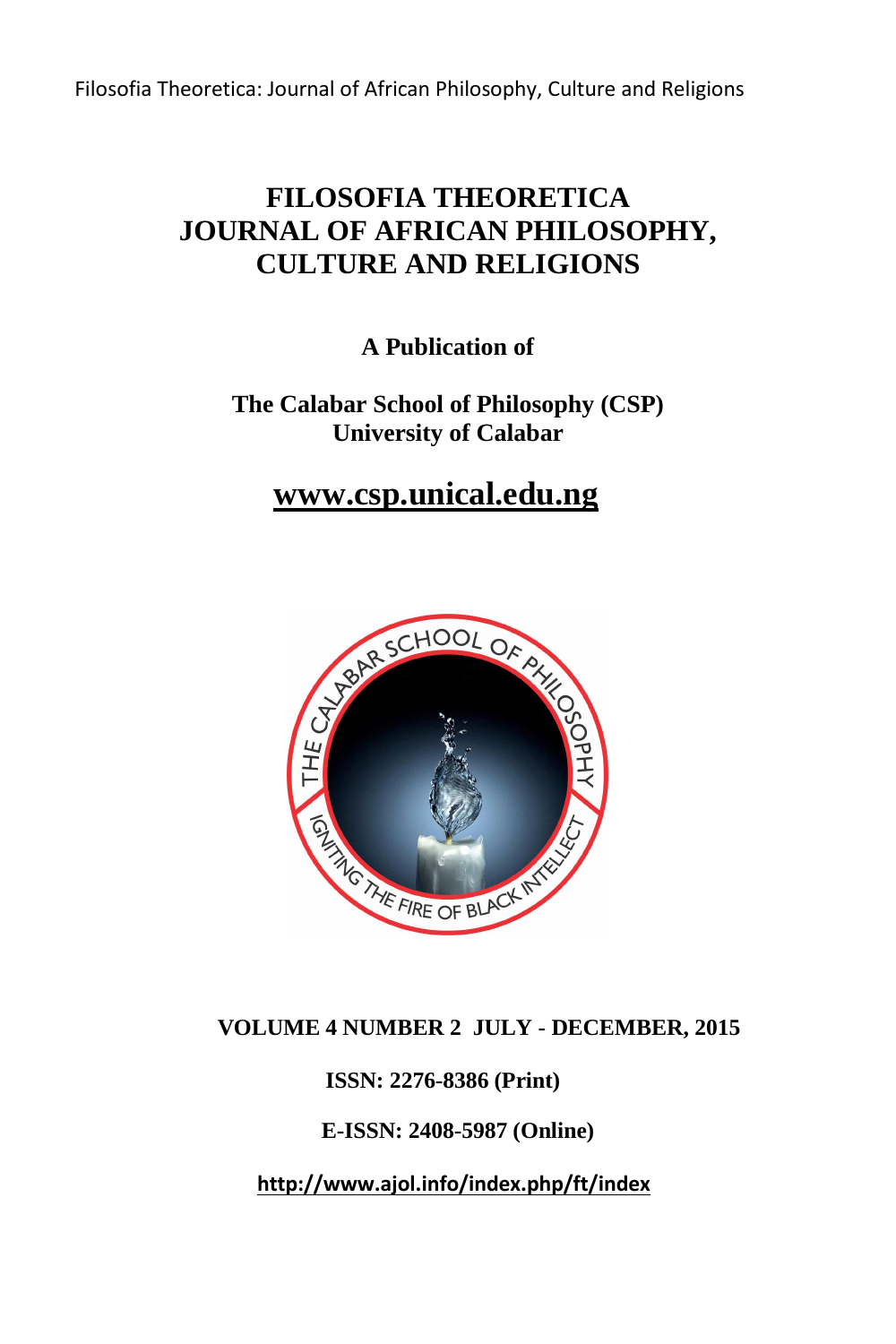# **Editorial Board**

Dr. Jonathan O. Chimakonam Editor-in- Chief Dr. Mesembe I. Edet Assoc. Editor Dr. Mulumba Obiajulu Managing Editor Sunny Nzie Agu Secretary Dr. Oduora O. Asuo Member Aribiah D. Attoe Editorial Assistant Lucky U. Ogbonnaya Editorial Assistant Victor C. Nweke Editorial Assistant Aniyom Grace Computer/Typeset Segun T. Samuel Graphics/Design

## **Editorial Consultants**

Professor Innocent Asouzu University of Calabar Professor Andrew Uduigwomen University of Calabar Professor Udobata Onunwa University of Birmingham UK Professor Godfrey Ozumba<br>
University of Calabar Professor Oladele Balogun Olabisi Onabanjo University Professor Udo Etuk University of Uyo Professor Apollos Nwauwa Bowling Green State University Professor Olatunji Oyeshile University of Ibadan Professor Dorothy Olu-Jacob University of Calabar Professor Uduma O. Uduma Ebonyi State University Professor Fainos Mangena University of Zimbabwe



**Filosofia Theoretica: Journal of African Philosophy, Culture and Religions is a publication of the Calabar School of Philosophy – The Conversational School of Philosophy. It publishes twice each year, January-June and July-December. Manuscripts are to be submitted electronically to** filosofiatheoretica@unical.edu.ng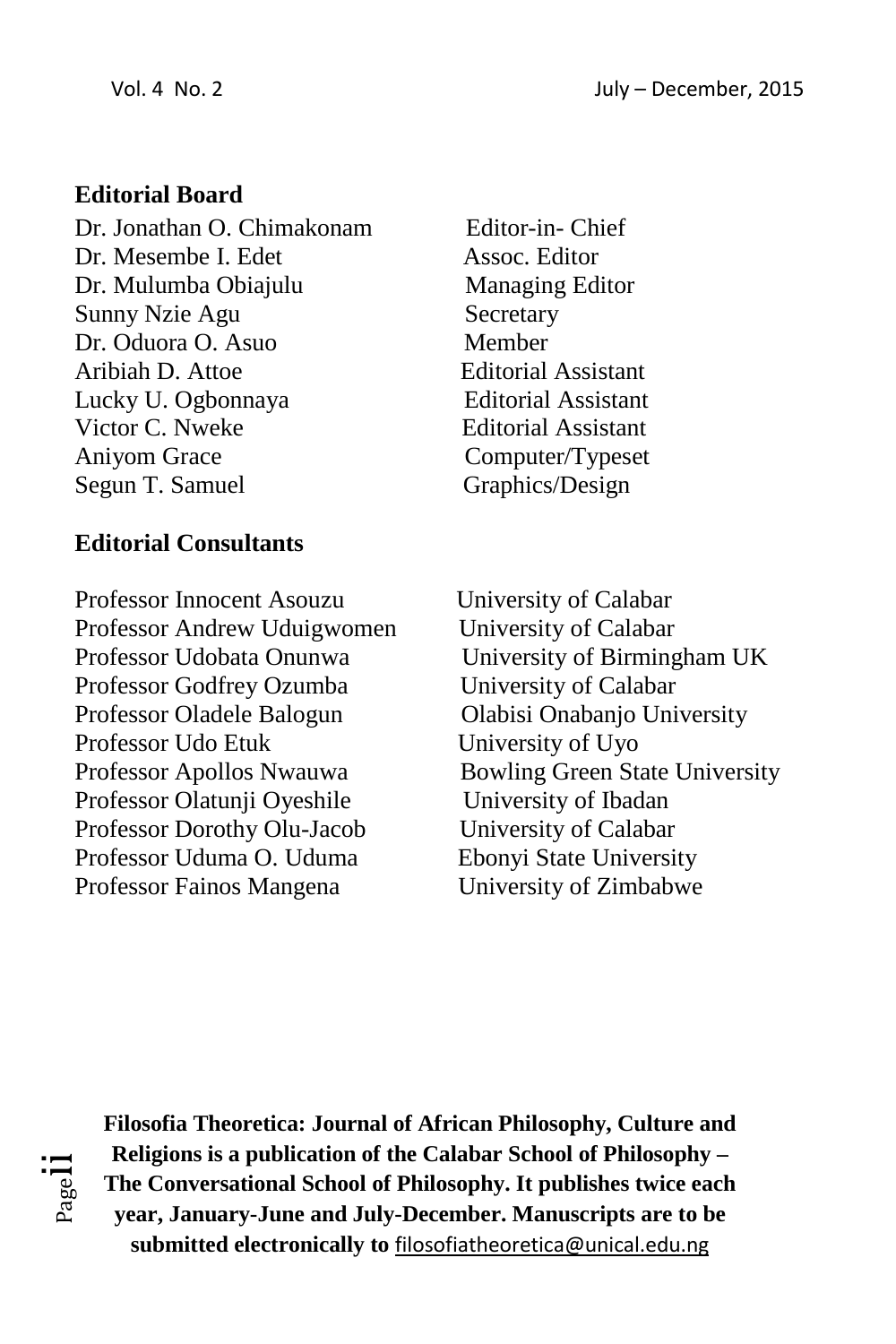# **Note to Contributors:**

General Information: Filosofia Theoretica Journal of African Philosophy, Culture and Religions is dedicated to the promotion of conversational orientation and publication of astute academic research in African Philosophy, Culture, History, Art, Literature, Science, Education and Religions, etc. The articles submitted to Filosofia Theoretica must be presented in defensive style i.e. defending or promoting some theses and review of books are also covered within the standard range of this journal. The journal has a vision to put Africa and African intellectuals on the global map. However, this does not imply that non-Africans cannot submit articles for consideration insofar as the title fall within the focus of the journal.

**Submission Requirements:** All manuscripts must be original (hence, not under consideration anywhere) and submitted to the editor in MS word format via email: filosofiatheoretica@unical.edu.ng. The entire work can range from 2000 to 6000 words maximum excluding citations with a concise title and a 150 word abstract. Authors are not to place page numbers or paper title (on each page) on the manuscript; we no longer accept endnotes and footnotes. Articles (or parts of articles) in languages other than English will no longer be considered. All submissions must list the author's current affiliation and contact points (location, e-mail address, etc.). In regards to style the Calabar School of Philosophy Documentation Style which is downloadable from the journal's site is the only acceptable reference style. Camera ready manuscripts will receive first preference in the publishing cycle. Any manuscript not well proof read will not be considered for review. All manuscripts are peer-reviewed and those considered acceptable by the editors will be published after recommended corrections free of any charges as quality and originality are the ONLY conditions for publishing essays in this journal.

## **Aim**:

 $\sum_{\substack{\text{a} \text{adj}}\\ \text{a} \text{adj}}$  South Africa. FILOSOFIA THEORETICA was founded by Jonathan O. Chimakonam in May 2010 and the aim is to make it a world class academic journal with a global brand that would thrive on standard, quality and originality, promoting and sustaining conversational orientation in African Philosophy. It is published twice each year with maximum of ten (10) articles including book review on each volume in both print and online editions with separate ISSN. The Online version is published by

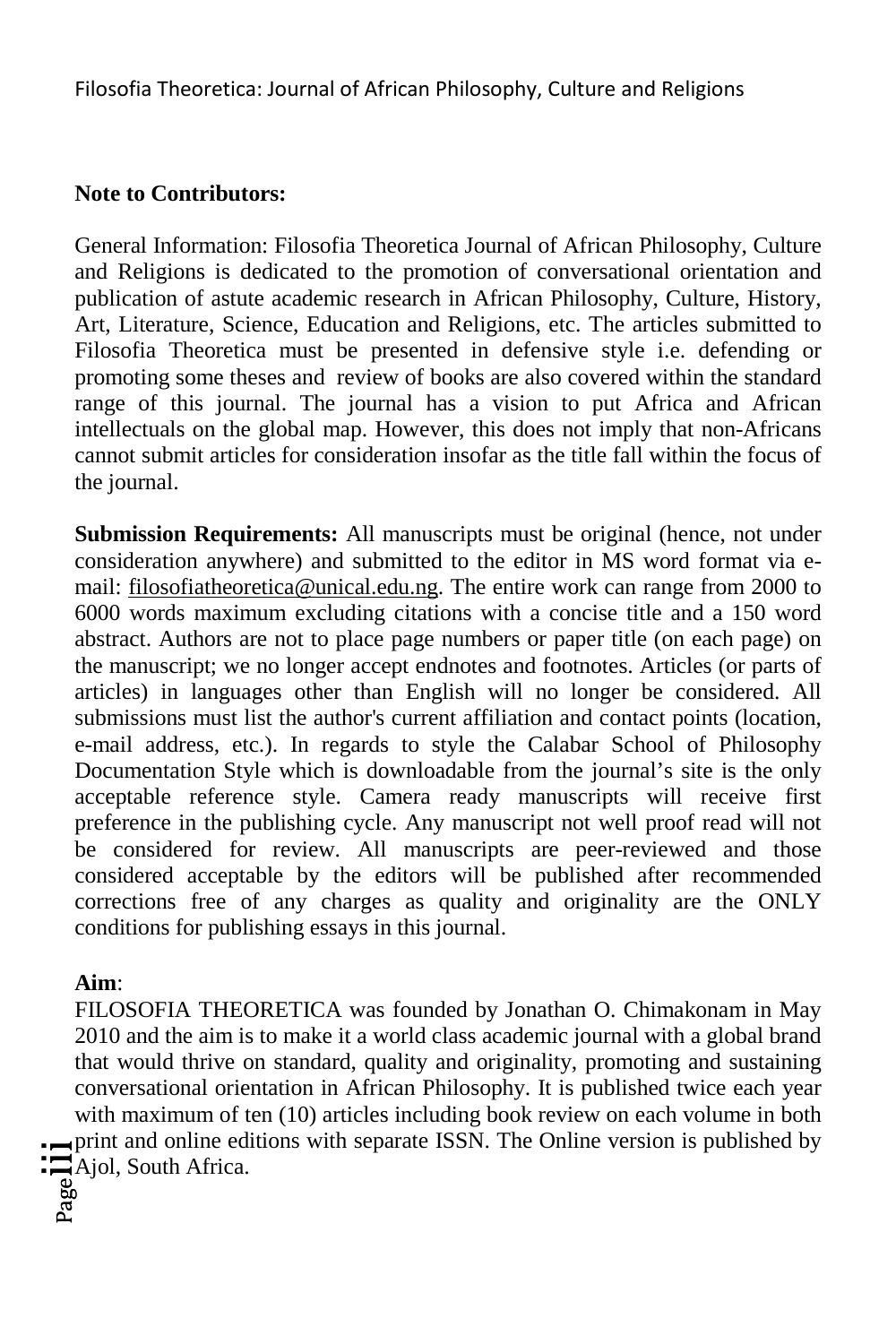#### **Review Process:**

Generally, Editors should be able to reach a decision including recommending corrections if any or acceptance of any paper within three months of receipt which is communicated to the author subsequently. Authors are therefore advised to avoid needless correspondences. Also, Editors are not committed to the views expressed in articles. Contributors may receive one copy of the journal free of charge but additional copies may be obtained at the normal price. Copyright to articles published in the journal shall remain vested with the journal. All correspondences including subscription, copyright and sponsorship to the Editor via: filosofiatheoretica@gmail.com or csp.info@unical.edu.ng Visit us at:

http://www.csp.unical.edu.ng, or http://www.ajol.info/index.php/ft/index

#### **Indexing Information:**

Filosofia Theoretica is abstracted/indexed in Philosopher's Index, AJOL, Google Scholar, OCLC Worldcat, Archive.org, Scribd, SABINET, SABINET, The African Journal Archive (AJA), African Digital Repository, Academia.edu, AfricaBib, Stanford.edu, EBSCO Database, Black Studies Center Index, JournalTOCs, etc.

**Contact:**  C/O, Editor Filosofia Theoretica: Journal of African Philosophy, Culture and Religions, The Calabar School of Philosophy, Department of Philosophy, University of Calabar, Calabar. PO BOX 3684, Cross River State, Nigeria. Telephone: +234-7035254923 E-mail: csp.info@unical.edu.ng

*FILOSOFIA THEORETICA is now a member of Committee on Publication Ethics (COPE)* 

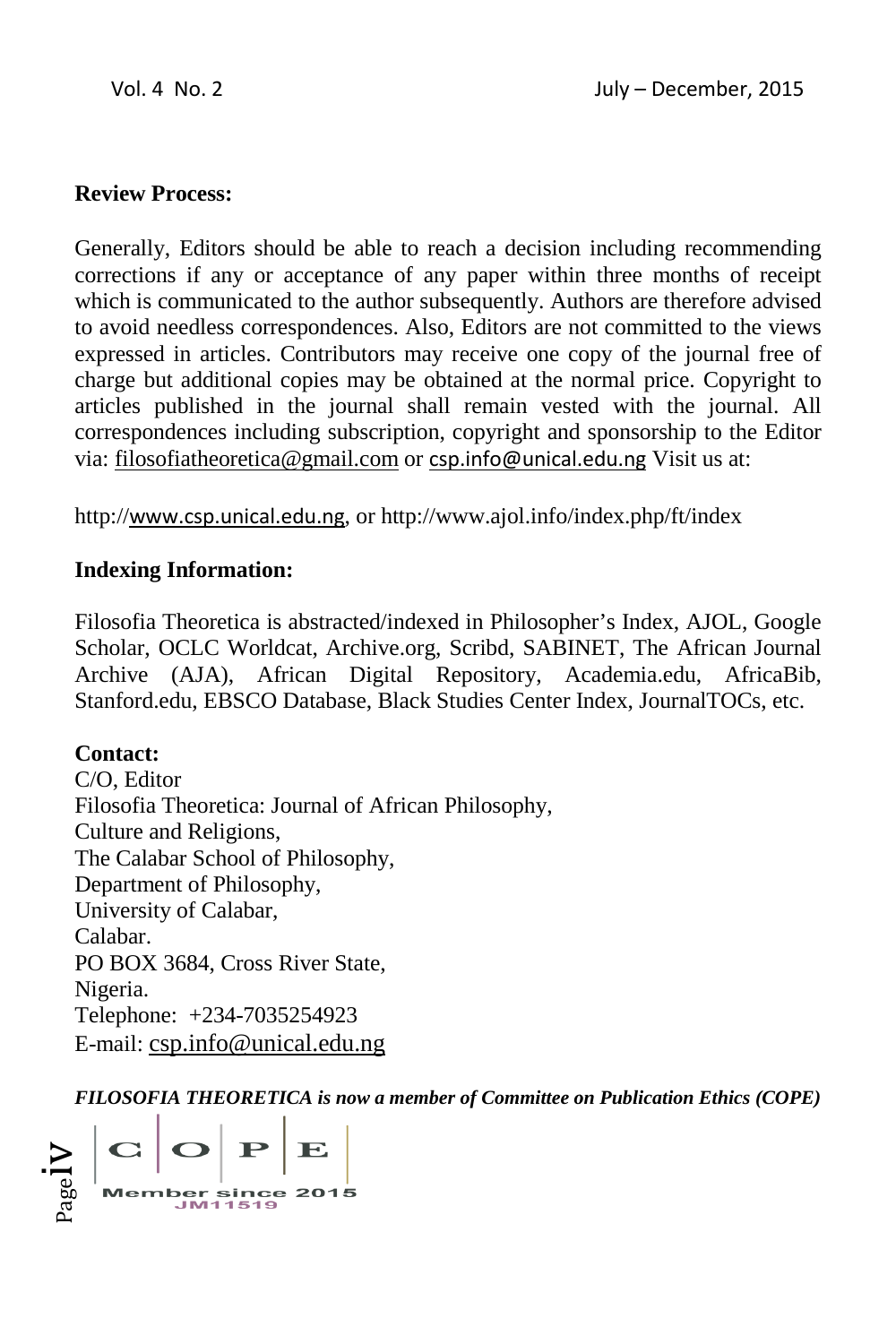## *Editorial*

Without philosophy, the world would be filled with brutes! But the essence of philosophy practice does not lie in agreements rather; it lies chiefly in disagreements. Where people usually agree, there reason has gone on holiday and the spirit of philosophy vanquished. But our disagreements must be respectful to distinguish it from the banter of brutes or charlatans. This is what Filosofia Theoretica stands for hence, conversational thinking.

 I therefore, present Volume 4 Number 2 of Filosofia Theoretica, a journal dedicated to the promotion of conversational orientation in African philosophy. Conversational philosophizing breaks away from the perverse orientation introduced by the Universalist school in African philosophy. Papers published in the journal have phenomenological basis and thrive on productive conversations among actors. We believe that conversational philosophy represents one of the modes through which the episteme of African philosophy could grow by opening new vistas and unveiling new concepts.

To this end, Prof. Olatunji Oyeshile writing from University of Ibadan, examines the interconnectedness of modernity (which has its basis in the social world), Islam (which provides the human with transcendental values) and an African culture (which serves as a nexus of modernity and Islam). In this Age of religious violence, this piece supplies great insight into the heart of religious influence.

 From Obafemi Awolowo University, Ile-Ife, David Oyedola holds a conversation with Anthony Appiah on the latter's theory of race as illusion which connects with D. A. Masolo's impossibility of identity. The Nwa-nju concluded that it is not enough, as a derivative of Appiah's skepticism about race and identity, to gesture at racial and identity concerns while using logical incoherence, globality, methodological separatism and cosmopolitan traits to undermine the relevance of identity which is the soul of the postcolonial quest for a distinct African race or black (African) philosophy. Those who enjoy sublime intellectual encounters should read this essay.

Writing from Adekunle Ajasin University, Akungba-Akoko Dr. Cyril-Mary Pius Olatunji introduces the concept "Ignocence" and uses it as an index to critique the search for political Messiah in the Nigerian polity. Those who feel strongly about the culture of political impunity and corruption in the post-independence Africa should read this piece.

genance need to separate magne from security, in the even extended for any form of<br>
material/physical progress in Africa. He converses with a good number of scholars<br>
Alin African coince and concludes that time has indeed genuine need to separate magic from science, if we ever crave for any form of And from University of Port Harcourt, Dr. Christian Emedolu undertakes the massive task of clearing the fog on the horizon of African science as an emerging discipline. The author maintains in his conversations that most of the ideas presented by some African scholars contain vestiges of the magical tradition in them. He argues that even though this might not be a flaw by any reasonable standard, there is a  $\tilde{\mathcal{L}}$  in African science and concludes that time has indeed come for us to properly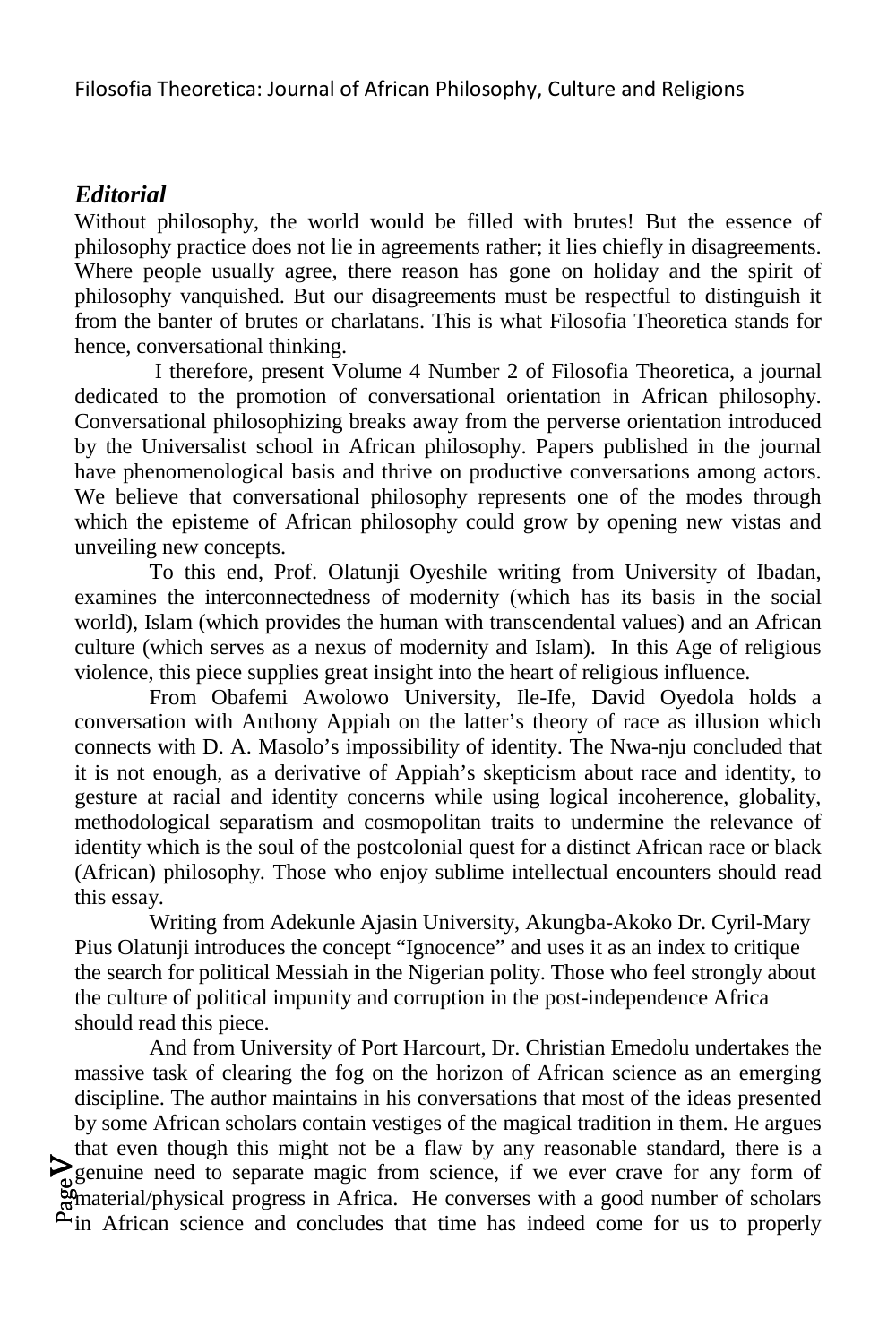streamline our thoughts and make progress in the direction of African experimental science.

Pagevi In the conversations section, we feature two conversational essays. The first comes from Augustine Atabor (Nwa-nsa) of the University of Nigeria, Nsukka who engages V. C. A. Nweke (Nwa-nju) on the latter's conversation with him in the preceding issue of this journal. The Nwa-nju had argued in Vol 4. No 1., that Atabor's position that postmodernism attempts to deny the possibility of objective truth in the social sciences might not be correct, and submitted that: first, postmodernism is the *vindicator* not the *vituperator* of the social sciences. Second, the claim of Atabor that "the attack of postmodernism on positivism is an attack aimed at the possible claims of the objectivity by the social sciences" (2014, 55) is inaccurate. Third, while "Modernism encourages the universalization of Western values" (2014, 58) postmodernism encourages the relativization of all values, extols cross-cultural borrowing and challenges intellectuals in all cultures, including Africa, to seek and devise solutions to the diverse problems affecting human beings in the contemporary world using any fruitful method. Fourth, postmodernism sees objectivity in the social sciences and indeed in all the sciences as a matter of "compatibility" or "solidarity" with the "consensus" reached by the works of leading authorities in a given intellectual community at a given point in time. Last, globalization today is more or less the universalization of Western values because it is riding on the wheels of modernism, and an ideal global ideology will only be possible if it emerges as a product of consensus reached by the views of leading authorities in all regional intellectual and social communities that make up the globe. The Nwa-nsa responds in this issue. First: that postmodernism could be said to liberate the social sciences if it is only saying that objectivity must not be defined by the scientific spirit of the natural science. But, it vituperates the social sciences if it says that objectivity does not exist at all in the social sciences. Second; Atabor argues that Nweke's second accusation cannot be traced to Atabor's original thesis and finds Nweke's critique wanting on the grounds of misunderstanding and recommends a more careful rereading of Atabor's text. Third; Atabor considers Nweke's poser too narrow a tale to be told both of modernism and postmodernism, but accuses Nweke of seemingly trying to favor postmodernism against modernism. Atabor holds that it is fairer to say that both modernism and postmodernism do not hold any future for the African because for him, while modernism excludes the African in its discourse because it thinks him dispossessed of rationality, postmodernism introduces the African to a divisive philosophy which automatically destroys the communalistic orientation of the African man and robs him of the value of unity, thereby exposing him to the pains of tribalism and ethnicity. Fourth; the Nwa-nsa responds that truth is not a matter of politics, neither is it a matter of solidarity or consensus. Truth has a unique objective character. If the Westerners have politicized the truth, we will be unfair to ourselves to further the proliferation of the politicization of truth. Nwa-nsa further cautions that it must be known that between the oppressed and the oppressor, none is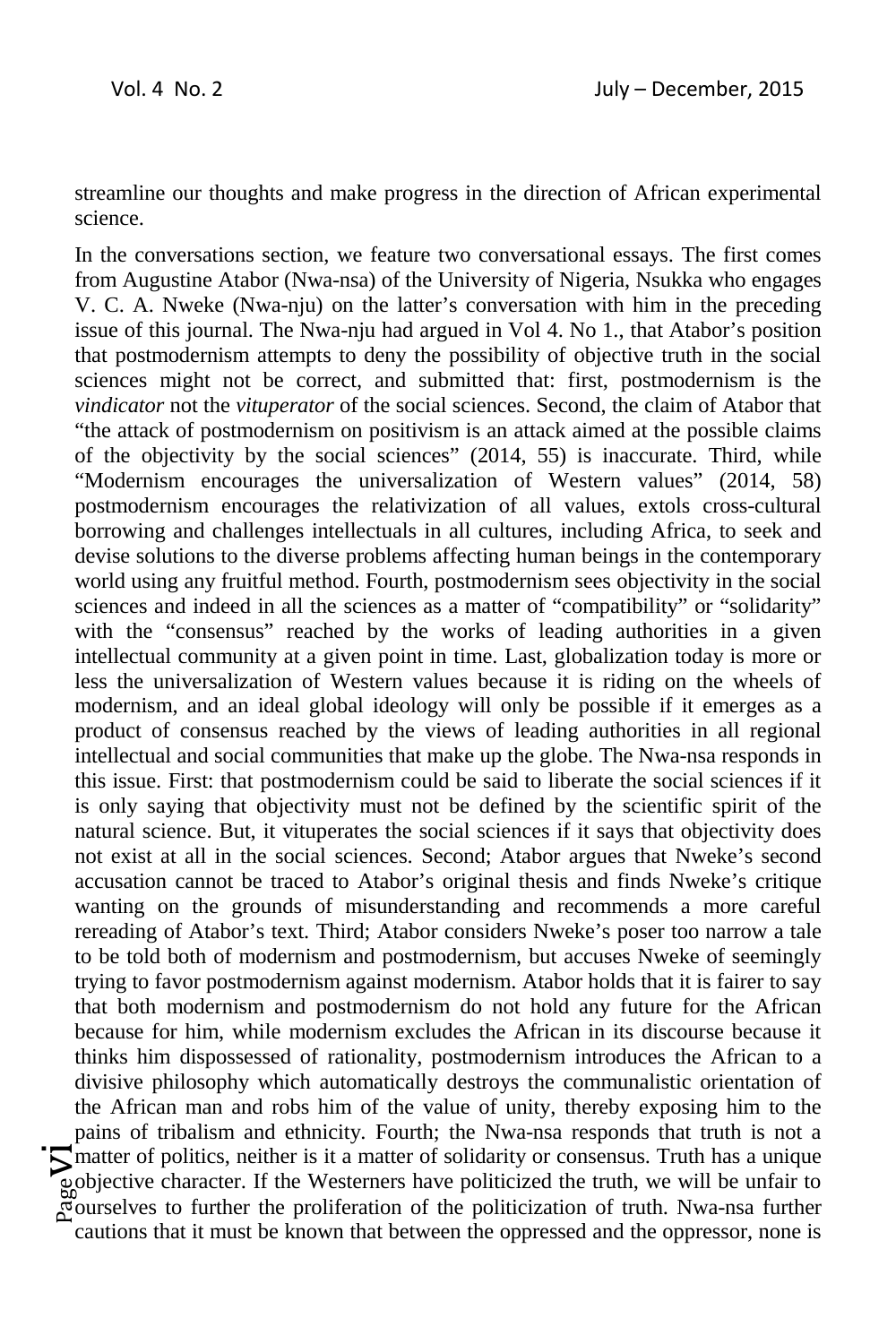human; while the oppressed is a slave, the oppressor is a beast. Freedom, for him, only comes when the oppressed is able to liberate himself and then liberates his oppressor. He submits that if objectivity becomes a matter of solidarity and compatibility what does it hold for the future of Africa? Fifth; Nwa-nsa concedes that Nwa-nju has made a credible point in his fifth critique. For him, the point above is quite understandable. However, he reverses the discourse back to Nwa-nju, "I have heard in some quarters that the United Nations is a tool which the West uses to further her dominance. If this is true, then I wonder which platform Nweke will recommend as the bases for the universal dialogue that would yield a global idea that is far reaching." Those who feel strongly about these incisive and entertaining conversations between Nweke and Atabor are free to contribute their thoughts.

On the second conversation, V. C. A. Nweke (Nwa-nju) converses with David Oyedola (Nwa-Nsa) on the latter's essay entitled "African Philosophy and the Search for an African Philosopher: The Demise of a Conflictual Discourse", published in Vol 4. No 1., of this journal. Nwa-nju explains that the unique contribution of Oyedola's article to the controversial discussion on the criteria for the Africanness of a philosophy is its ability to directly explicate its relationship to the question of *who can or should be called an African Philosopher* – is it: (1) a philosopher from Africa, (2) a philosopher doing philosophy in Africa, or (3) a philosopher doing African philosophy? He declares that Oyedola's analysis unfortunately failed to provide an explicit answer to these fundamental questions that are inherent in his paper. This lacuna he says, stems from the fact that Nwa-nsa perhaps did not understand that the term "African philosopher" is not just complex but necessarily ambiguous. Nwa-nju goes on to expose what he believes are the lacuna inherent in Nwa-nsa's position and articulates a schema based on the standpoint of The Conversational School of Philosophy – The Calabar Circle to fill the lacuna he identified in Oyedola's position. Indeed, those who have longed to see the growth of African philosophy would definitely enjoy reading this section on conversations.

Finally, Dr. Mesembe I. Edet of the University of Calabar produces an insightful and incisive review of the book [Personhood in African Philosophy], 2014. Cluster Publications: Pietermaritzburg. Paperback. Pp192, written by the South African philosopher Dr. Bernard Matolino of the University of KwaZulu-Natal. He presents the arguments of the book and by employing the method of conversational thinking exposes what he believes were the strengths and weaknesses of the work. Effectively, he accuses Matolino of committing the fallacy of tu quoque with his theory of "Limited Communitarianism". Transcending that, Mesembe proposes what he calls "Autonomy-in-Community theory of personhood. Both the book and the Freview remark the style of conversational thinking of the CSP.

Freview remark the style of conversational thinking of the CSP.<br>On the whole, the Volume 4 Number 2 offers interesting articles for the<br>directing pleasure of all. We are once again proud to bring to our readers this exciti On the whole, the Volume 4 Number 2 offers interesting articles for the issue. We announce that *Filosofia Theoretica* has now been admitted as a member of Committee on Publication Ethics (COPE).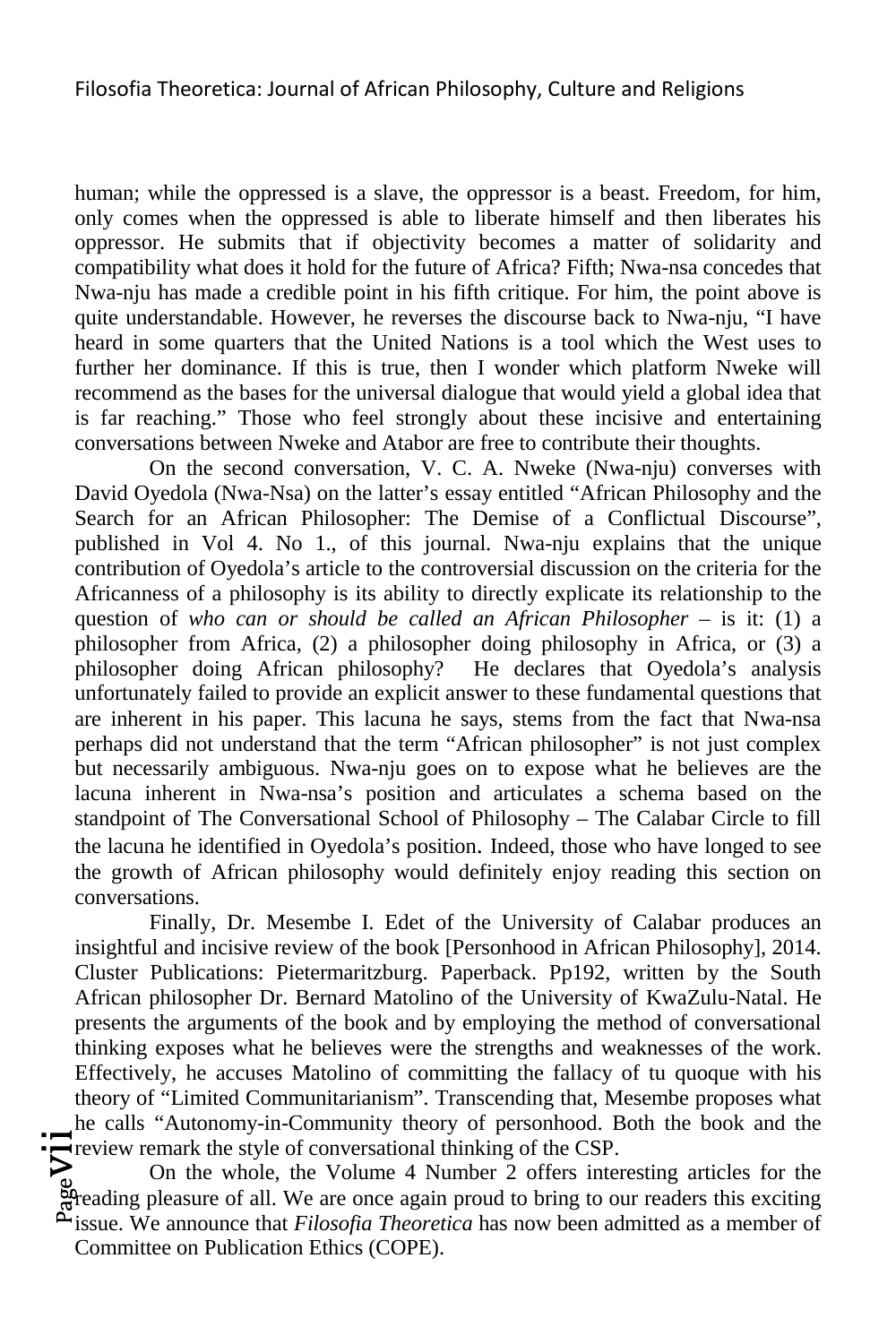An anonymous African thinker once said that if death did not kill the yam tuber in the sand, it will surely sprout shoot. We savor our growing experience in publications in African thought. But above all, we praise our contributors who are the real heroes ceaselessly penning down essays that promote and sustain conversations in African philosophy. *Hakuna Matata!* 

#### **Editor -in- Chief**

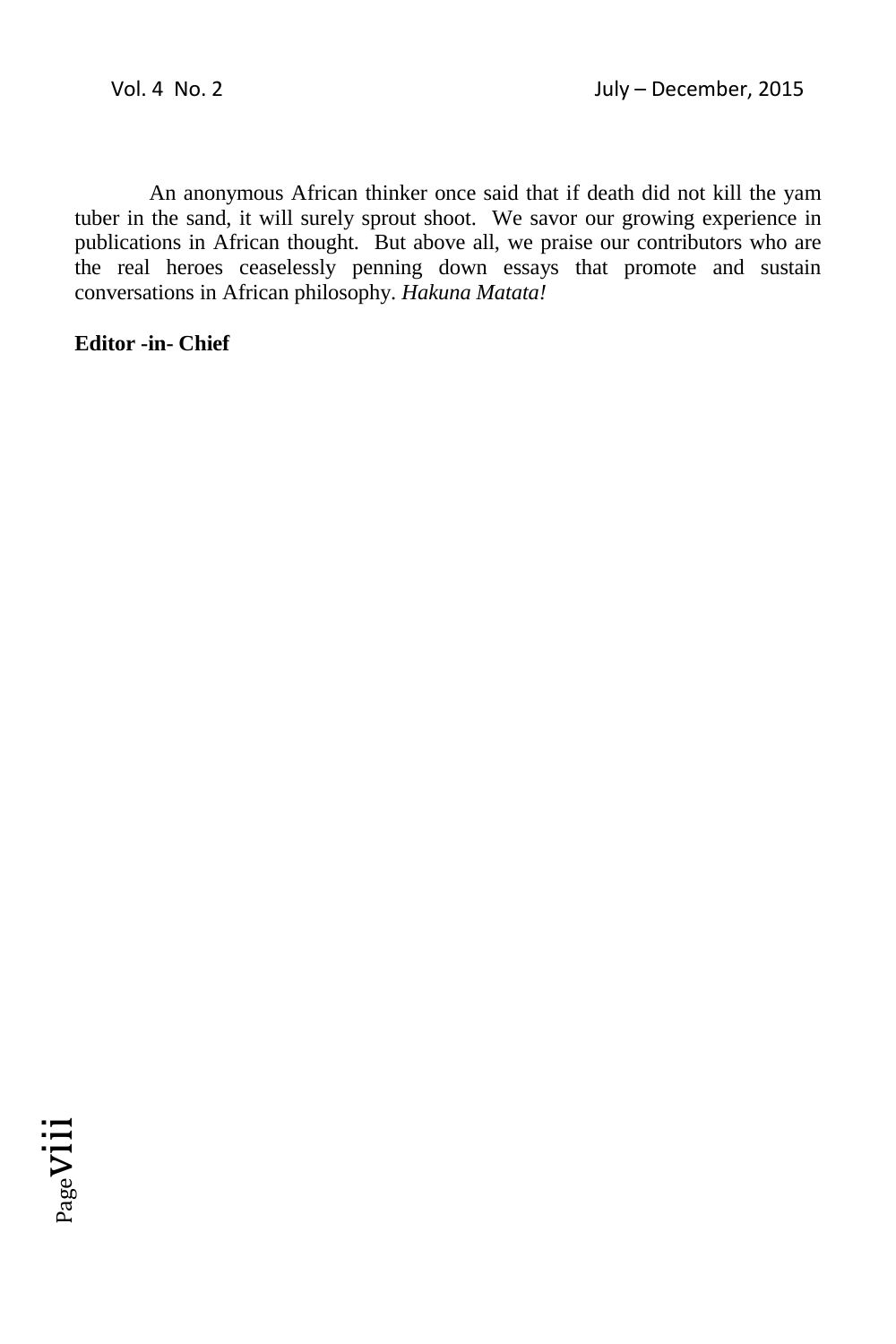|    | <b>CONTENTS</b>                                                                                                               |             |  |
|----|-------------------------------------------------------------------------------------------------------------------------------|-------------|--|
|    | <b>Editorial</b>                                                                                                              | v-viii      |  |
|    |                                                                                                                               |             |  |
| 1. | <b>Modernity, Islam and an African Culture</b>                                                                                |             |  |
|    | Olatunji A. Oyeshile<br>DOI: http://dx.doi.org/10.4314/ft.v4i2.1                                                              | $2 - 18$    |  |
|    |                                                                                                                               |             |  |
| 2. | Appiah on Race and Identity in The Illusions of Race: A Rejoinder<br>David A. Oyedola                                         | $20 - 45$   |  |
|    | DOI: http://dx.doi.org/10.4314/ft.v4i2.2                                                                                      |             |  |
|    |                                                                                                                               |             |  |
| 3. | A Philosophical Critique of Ignocentric Search for Political Messiah in<br><b>Nigeria</b>                                     |             |  |
|    | Cyril-Mary Pius Olatunji                                                                                                      | 46-67       |  |
|    | DOI: http://dx.doi.org/10.4314/ft.v4i2.3                                                                                      |             |  |
| 4. | From Magic to African Experimental Science: Toward a New Paradigm                                                             |             |  |
|    | Christian C. Emedolu                                                                                                          | 68-88       |  |
|    | DOI: http://dx.doi.org/10.4314/ft.v4i2.5                                                                                      |             |  |
|    | Conversation:                                                                                                                 | 89          |  |
|    |                                                                                                                               |             |  |
| 5. | Postmodernism and Objectivity in the Social Sciences: A re-dress of                                                           |             |  |
|    | <b>Nweke's understanding of Atabor.</b><br>Augustine Atabor                                                                   | 90-93       |  |
|    | DOI: http://dx.doi.org/10.4314/ft.v4i2.6                                                                                      |             |  |
|    |                                                                                                                               |             |  |
| 6. | David Oyedola and the Imperative to Disambiguate the term "African<br>Philosopher": A Conversation from the standpoint of The |             |  |
|    | <b>Conversational School of Philosophy (CSP)</b>                                                                              |             |  |
|    | Victor C. A. Nweke                                                                                                            | 94-99       |  |
|    | DOI: http://dx.doi.org/10.4314/ft.v4i2.7                                                                                      |             |  |
|    | <b>Book Review:</b>                                                                                                           |             |  |
| 7. | The Limitations of Bernard Matolino's "Limited Communitarianism":                                                             |             |  |
|    | <b>Continuing the Conversations on Personhood in African Philosophy</b>                                                       |             |  |
|    | Mesembe I. Edet                                                                                                               | $100 - 111$ |  |

Pageix